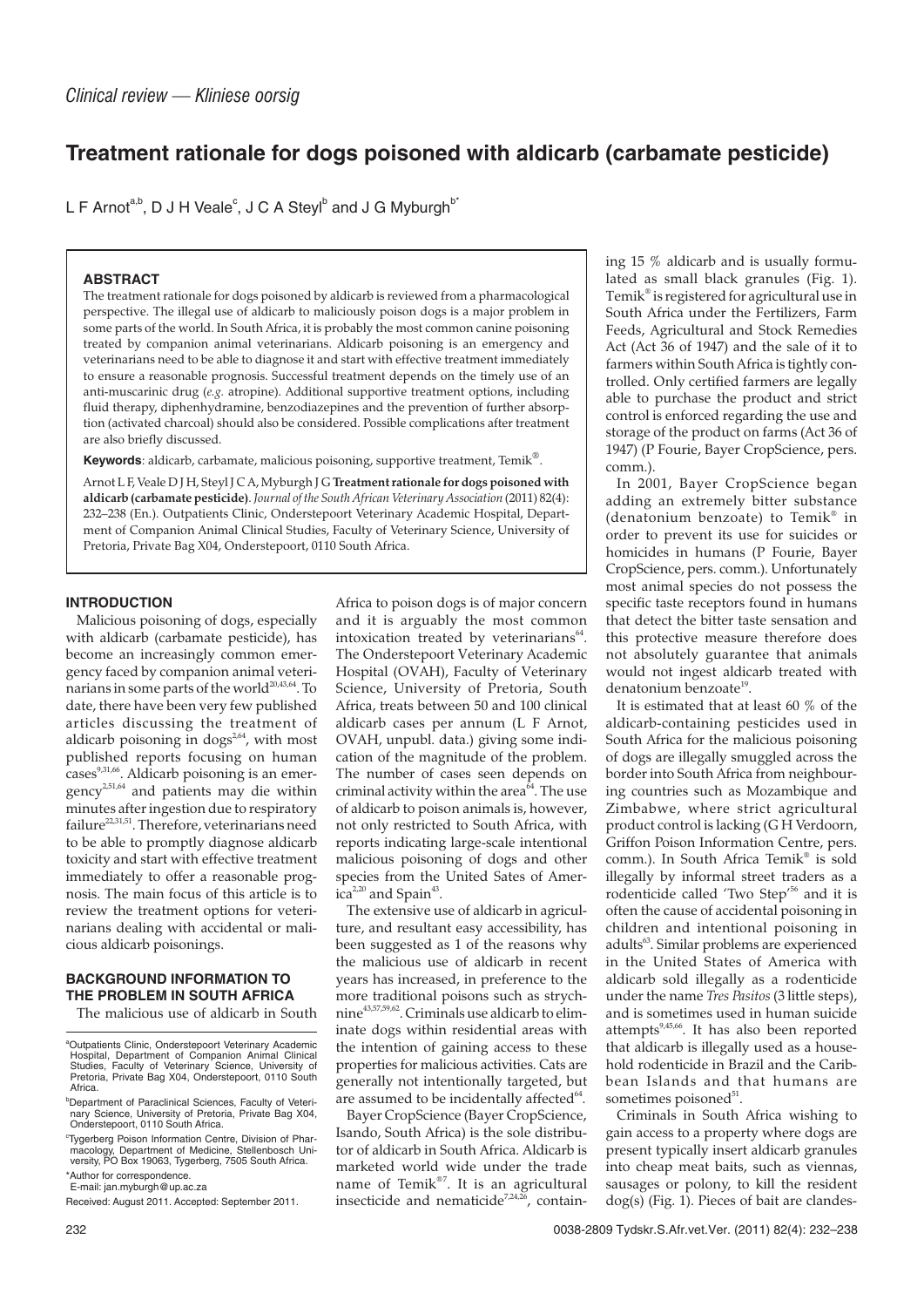

Fig. 1: **Meat-based product used to maliciously kill dogs. Aldicarb appears as tiny black granules, somewhat resembling gun-powder, in the bait.**

tinely thrown over property fences for the dogs to consume, with criminals gaining access to the property once the dogs have been eliminated.

# **ALDICARB (CARBAMATE) POISONING: DESCRIPTION AND DIAGNOSIS**

#### **Chemistry of aldicarb**

Aldicarb (2-methyl-2-(methylthio)proprioaldehyde-o-methylcarbamoyloxime) is an extremely toxic substance<sup>7,20,24,45</sup> and is classified as an 'extremely hazardous pesticide' (class 1a) according to the World Health Organization classification of pesticides<sup>67</sup>. The rat oral  $LD_{50}$  varies between 0.46 mg/kg<sup>21</sup> and 0.93 mg/kg<sup>62</sup>. In humans it is  $0.80$  mg/kg<sup>66</sup>. The canine oral  $LD_{50}$  for Temik<sup>®</sup> is about 6.5 mg/kg and it contains 15 % aldicarb (G H Verdoorn, Griffon Poison Information Centre, pers. comm.).

#### **Mode of action of aldicarb in dogs**

Both the carbamate and organophosphate pesticides are classified as cholinesterase inhibitors $^{24,60,61}$ . Carbamates, such as aldicarb, cause inhibition of the activity of acetylcholinerase (AChE), an enzyme responsible for the hydrolysis of the neurotransmitter acetylcholine (ACh) into choline and acetic  $acidi^{21,30,33}$ . The ingestion of a carbamate results in the inactivation of AChE activity by carbamylation of the serine hydroxyl group<br>located at the active site of AChE<sup>31,52,59</sup>. The located at the active site of  $\widehat{AChe}^{31,52}$ carbamylation of the active site on the AChE is temporary and rapidly reversible, and AChE activity is restored when spontaneous hydrolysis of the carbamylated enzyme occurs (often within an hour), resulting in the release of AChE<sup>26,31,34,59</sup>

Exposure to organophosphates results in the phosphorylation of the same active site of AChE, but a stable and irreversible bond is formed after 24–48 hours. This process is referred to as 'aging'15,21,25,31,34,60.

Once AChE has been inactivated, ACh accumulates at muscarinic and nicotinic cholinergic receptors in the sympathetic and parasympathetic nervous systems, as well as at neuromuscular junctions resulting in continuous stimulation of these receptors<sup>10,15,31,33</sup>. Central nervous system (CNS) toxicity is less common in carbamate poisoning because many carbamates do not readily cross the blood-brain barrier  $(BBB)^{35,55}$ .

## **Clinical signs**

The clinical presentations of carbamate and organophosphate poisonings are clinically indistinguishable from each other $14,57,61$ . If a dog presents with clinical signs indicating possible organophosphate or carbamate toxicity, unless there is a clear history that an organophosphate was used (for example, history that the dog was recently dipped by the owner with an organophosphate ectoparasicide), the clinician should assume carbamate poisoning, due to the very high prevalence of malicious misuse of aldicarb in South Africa.

The clinical signs of aldicarb poisoning are associated with muscarinic, nicotinic and central effects<sup>33,57,60</sup>. Muscarinic receptors are located in the smooth muscle of glands, intestine, cardiac muscle, CNS and the iris. The nicotinic cholinergic receptors are located at the neuromuscular junctions of striated muscle and the ganglionic synapses of the autonomic ganglia<sup>25</sup>.

Muscarinic signs are often very pronounced and include bradycardia,

miosis, bronchospasm, bronchorrhea, hypersalivation, lachrymation, urination and diarrhoea. Nicotinic signs include muscle tremors, fasciculations, muscle stiffness, weakness and paralysis<sup>8,16</sup>. Prolonged muscle activity finally results in exertional rhabdomyolysis<sup>41</sup>. Central effects include apprehension and seizures, followed by  $C\overline{\text{NS}}$  depression and coma<sup>31</sup>.

Hyper-stimulation of the nicotinic receptors may cause tachycardia, mydriasis and hypertension, instead of the bradycardia, miosis and hypotension that are seen when muscarinic stimulation predominates<sup>66</sup>. Tachycardia may also be due to hypoxia. This is an important consideration when a patient is initially examined and subsequently treated. When using atropine as an antidote, it is important to remember that the endpoint for atropinisation is when secretions have dried up, not the presence of tachycardia or dilated  $pupils<sup>66</sup>$ .

In dogs, the clinical signs most often reported by veterinarians include muscle tremors and hypersalivation, followed by emesis, miosis, bradycardia, seizures and dyspnoea<sup>64</sup>. Excessive urination, paresis and paralysis have only been occasionally recorded. Death is caused by respiratory failure, due to bronchospasm, paralysis of the diaphragm and intercostal muscles, and depression of the respiratory centre16,22,31. In a study undertaken in humans the most common muscarinic effect was diarrhoea, the main nicotinic sign was muscle fasciculations and CNS depression occurred in about 50  $%$  of patients<sup>51</sup>.

## **Diagnosis**

At the Outpatients clinic of the OVAH, most aldicarb emergencies are diagnosed on the basis of the presenting clinical signs and a history of a very acute onset. Owing to the fact that in a clinical emergencies there is little time to confirm a definite diagnosis of aldicarb poisoning before treatment commences, a positive response to initial anti-muscarinic treatment can assist in confirming a preliminary diagnosis.

Some owners may report that the dog vomited up unfamiliar food in which the aldicarb granules were concealed or that they found pieces of meat products containing small black granules in the vicinity of the animal.

Measurement of decreased cholinesterase concentrations in the blood may be considered to confirm the diagnosis of aldicarb toxicity $1.5,24$ . However, due to the fact that the temporary AChE-carbamate bond is rapidly reversed, this test must preferably be performed immediately, seeing that the diagnostic test results could become inconclusive if the test is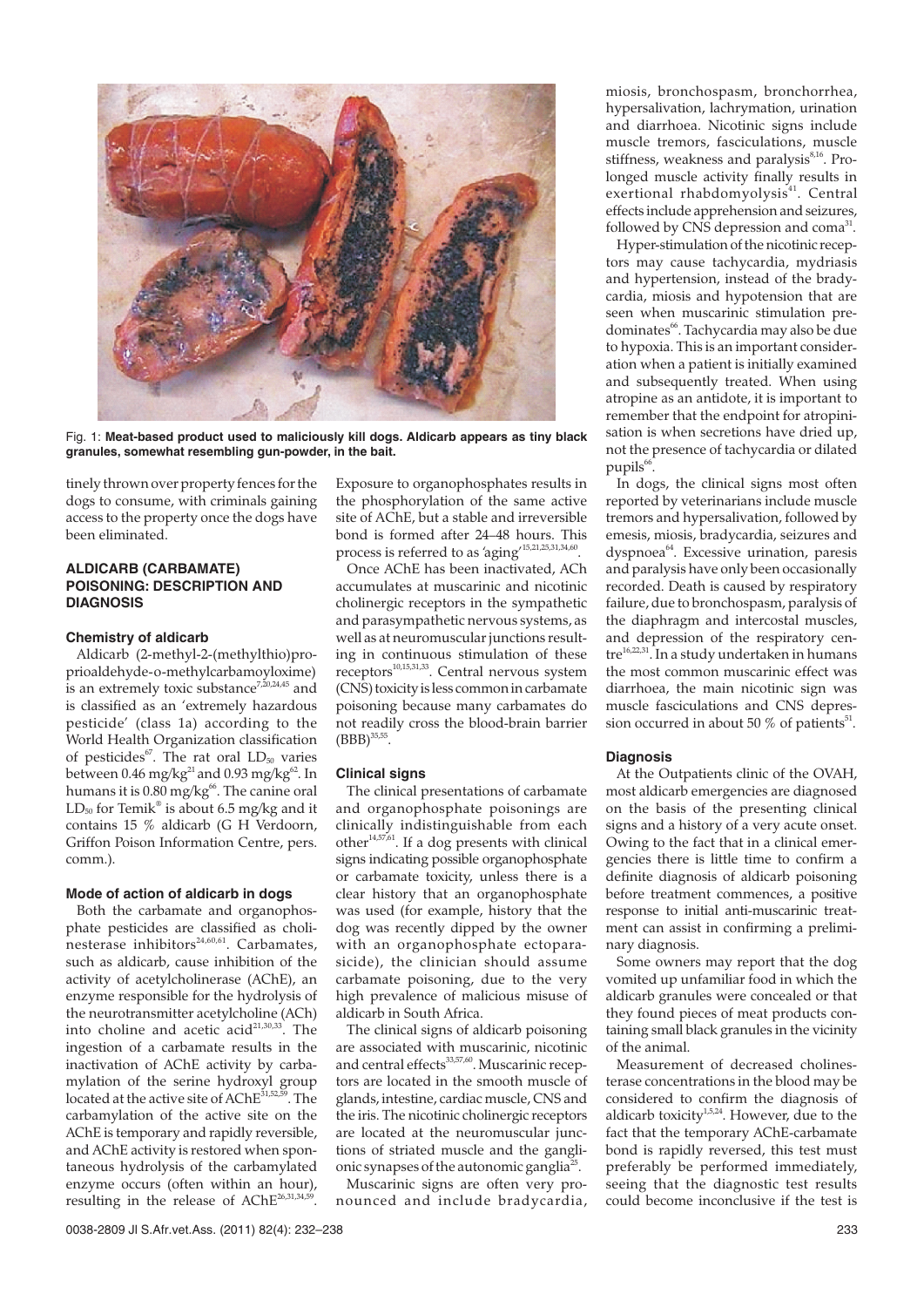#### Table 1: **Proposed treatment protocol for dogs poisoned with aldicarb. The treatment protocol may need to be adjusted on a case by case basis, depending on the severity of the case. Refer to text for specific references.**

| <b>Action</b>                                                                                                                                                                                                          | <b>Additional information</b>                                                                                                                                                                                                                                               |
|------------------------------------------------------------------------------------------------------------------------------------------------------------------------------------------------------------------------|-----------------------------------------------------------------------------------------------------------------------------------------------------------------------------------------------------------------------------------------------------------------------------|
| Treatment must be implemented immediately due to the rapid deterio-<br>ration of the patient.                                                                                                                          | The canine oral LD50 of Temik® is about 6.5 mg/kg. Temik® contains<br>15% aldicarb.                                                                                                                                                                                         |
| Establish a patent airway. Weigh the dog. Insert an IV catheter and<br>administer fluids.                                                                                                                              | Administer intravenous fluids at 1 <sup>1</sup> / <sub>2</sub> maintenance if emesis is severe.                                                                                                                                                                             |
| If the dog has not vomited yet and the dog is not convulsing, administer<br>apomorphine to induce emesis. An apomorphine tablet can be placed<br>on the conjunctival sac mucosa or inject 0.08 mg/kg IM or SC.         | Never induce emesis in a convulsing patient, as this will predispose to<br>aspiration of ingesta. Always rinse the eye if apomorphine was admin-<br>istered in the eve.                                                                                                     |
| Administer atropine sulphate, 0.2-0.5 mg/kg. Give a quarter of the<br>dose IV and the balance SC. Keep the dog atropinised - important for<br>the control of excessive bronchial and oral secretions.                  | Atropine antagonises the muscarinic effects caused by accumulation<br>of the neurotransmitter (ACh) at the receptor sites. If one cannot place<br>an IV catheter (due to dog convulsing for example), one could adminis-<br>ter via the IM route.                           |
| Administration of oximes is not indicated! 2-PAM and other oximes are<br>ineffective in carbamate poisoning cases.                                                                                                     | In the case of some carbamates, such as carbaryl and carbofuran,<br>2-PAM therapy may accentuate the toxicity.                                                                                                                                                              |
| If the dog is convulsing, give diazepam at 0.5-1 mg/kg IV.                                                                                                                                                             | Some anticonvulsant drugs, such as barbiturates, may aggravate the<br>toxicity.                                                                                                                                                                                             |
| Administer diphenhydramine at a dose of 1-4 mg/kg q8 hours, per os,<br>to antagonise the nicotinic effects.                                                                                                            | Diphenhydramine may cause severe sedation in patients.                                                                                                                                                                                                                      |
| Administer activated charcoal powder per os at a dose of 0.5–2 g/kg.<br>The activated charcoal powder is mixed with water to form a slurry<br>(0.5 mg/kg charcoal into 5 ml/kg water) and this is administered per os. | Activated charcoal adsorbs aldicarb within the gastrointestinal tract.<br>Activated charcoal can cause constipation, impaction, obstruction and<br>faeces to appear black in colour.                                                                                        |
| It is advisable to substitute some of the water used to form the slurry<br>with lactulose at 1 ml/4.5 kg body mass.                                                                                                    | Lactulose will help prevent constipation and will assist with intestinal<br>emptying.                                                                                                                                                                                       |
| If the dog is convulsing, insert a naso-oesophageal tube to prevent<br>aspiration if medication is administered per os.                                                                                                | Activated charcoal could cause fatal aspiration pneumonia if aspi-<br>rated.                                                                                                                                                                                                |
| Once emergency treatment has been completed, ongoing monitoring<br>of the patient is necessary (heart rate, respiration, pupillary size, etc.).                                                                        | Atropine can be administered again if the patient continues to exhibit<br>hypersecretions, bradycardia and miotic pupils. Atropine treatment<br>can be slowly tapered off once the heart rate and pupil size have nor-<br>malised.                                          |
| Continue to administer activated charcoal and diphenhydramine for at<br>least 3 days after aldicarb ingestion.                                                                                                         | Activated charcoal has no taste or smell, so once the dog is stable and<br>eating, the charcoal can be mixed with food.<br>Diphenhydramine can be stopped earlier if sedation is severe, but<br>patient is otherwise stable.                                                |
| Confirmation of the diagnosis.                                                                                                                                                                                         | If a blood sample was collected to determine the AChE concentration,<br>it should be tested immediately to avoid false negative results. Send<br>vomitus or stomach contents (dead animal) to analytical laboratory for<br>pesticide analysis. Bait could also be analysed. |
| Discuss with the dog owner.                                                                                                                                                                                            | Dog owner must remove left-over bait in garden – owner must use<br>gloves. Report the incident to the police.<br>Criminal activity is highly likely after the poisoning of dogs in a specific<br>neighbourhood.                                                             |

not performed within a few hours<sup>27</sup>. A blood sample may be collected prior to initiating the treatment and the AChE concentration determined as soon as possible.

## **THERAPEUTIC OPTIONS**

Due to the highly toxic nature of aldicarb, dogs presented to a veterinary clinic with the 'classic' clinical signs indicative of aldicarb toxicity, or a relevant history, should always be handled as an emergency. At the OVAH it is generally accepted that without prompt treatment most malicious cases will die within 20–30 min of ingestion, leaving little time for the attending veterinarian to perform additional tests to confirm the diagnosis.

A proposed treatment protocol for dogs poisoned with aldicarb is summarised in Table 1. The sequence of the different recommended procedures detailed in the table is only a guide and the treatment protocol may need to be adjusted on a case by case basis depending on the severity of the poisoning. However, it is essential to administer atropine as soon as possible.

The mortality of clinical cases is high, with a mortality rate of 25–50 % recorded even after prompt treatment<sup>64</sup>. Treatment is directed towards reversing or preventing over-stimulation of the muscarinic receptors by the accumulation of ACh in the junctions $31,33,66$ . Effective therapy can be expensive, often requiring intensive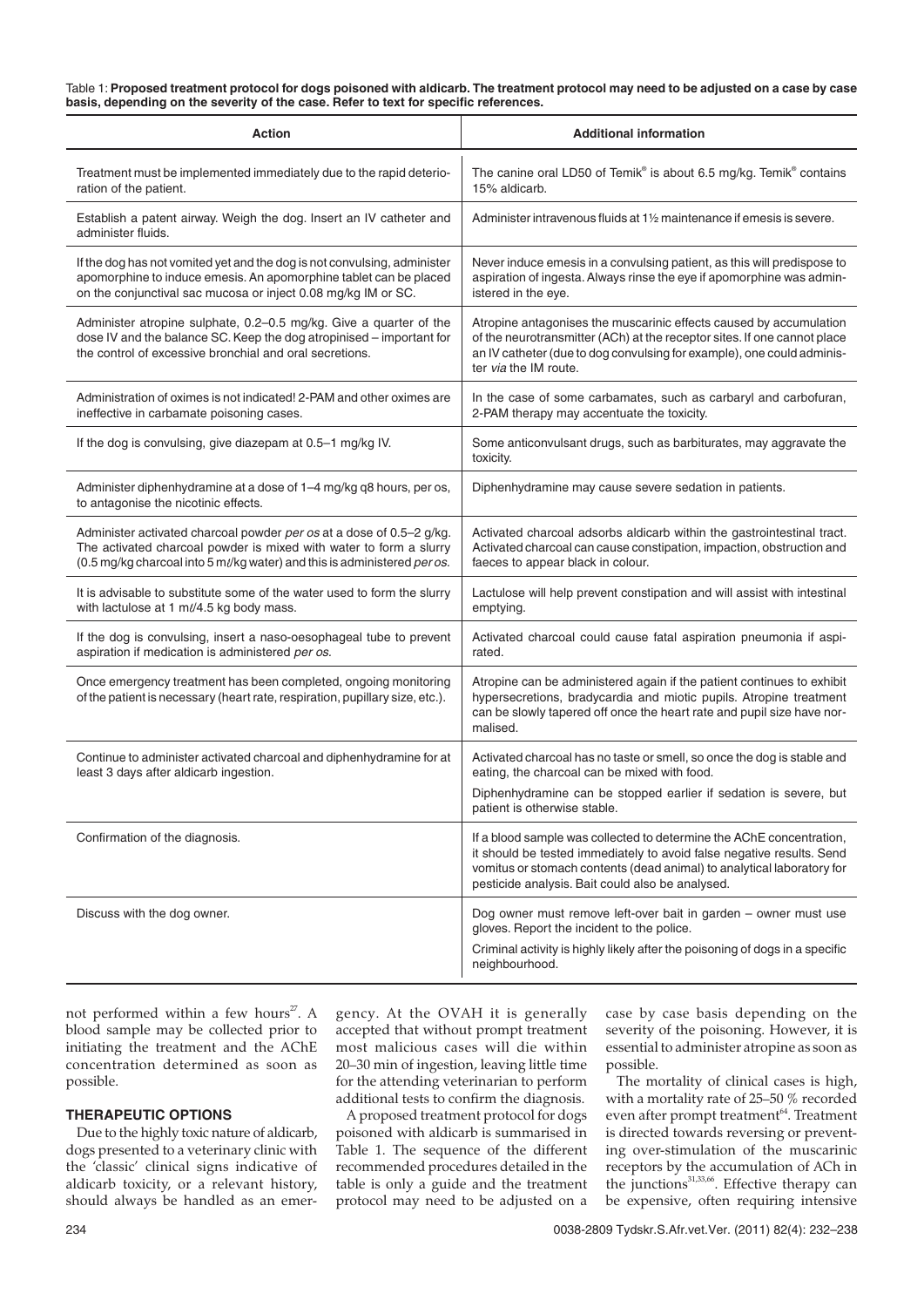care and monitoring with a guarded prognosis, which may cause some owners to elect for humane euthanasia instead of  $t$ reatment $^{64}$ 

# **Immediate action and fluid therapy**

Initially, an intravenous catheter should be placed, as intravenous access is crucial for the administration of drugs and fluids $33$ . At the OVAH, if the patient is convulsing, a naso-oesophageal tube is inserted to reduce the risk of aspiration of medication requiring administration *per os.*

Intravenous crystalloid fluids should be administered to all patients<sup>55</sup>. If the patient is vomiting or exhibiting severe diarrhoea, the fluid rate should be increased to accommodate these losses. Otherwise, fluid therapy should be sufficient to maintain hydration and prevent hypovolaemia<sup>33,55</sup>.

## **Muscarinic receptor antagonists**

The administration of an antimuscarinic drug as soon as possible is critically important in all cases. Constant over-stimulation of the muscarinic receptors results in severe and fatal consequences. Severe bradycardia and bronchospasm are often life-threatening and need to be treated immediately<sup>55</sup>. Muscarinic receptor antagonists compete with ACh for a common binding site on the muscarinic receptors<sup>33</sup>. Two specific muscarinic receptor antagonists that may be considered are atropine sulphate and glycopyrrolate<sup>50</sup>.

## Atropine sulphate

Atropine is the drug of choice in the treatment of acute aldicarb toxicity. It is a competitive muscarinic receptor antagonist at postganglionic parasympathetic neuroeffector sites<sup>50</sup>. Atropine administration reverses the severe bronchospasm, bronchorrhea, bradycardia and circulatory depression associated with overstimulation of the muscarinic receptors<sup>31,33,61</sup>. Atropine activity is, however, specific to muscarinic receptors and has no effect on the nicotinic receptors or the AChE-carbamate complex $50,55$ . Atropine administration will therefore not counteract the muscle tremors, weakness and paralysis associated with aldicarb toxic $ity<sup>8,16,31</sup>$ . Atropine may lower the cerebral glucose threshold and thereby reduce the likelihood of brain damage during  $seizures<sup>40,48</sup>$ .

The dose of atropine required to counteract the effects of aldicarb toxicity is extremely high, more than 10 times the recommended pre-anaesthetic dose. The dose is between 0.2–0.5 mg/kg with a quarter of the dose given IV and the balance administered subcutaneously

 $(SC)^{18}$ . This dose can be repeated every 15–30 minutes as needed, until the bronchospasm, excessive bronchial secretions and bradycardia are alleviated and mydriasis is seen<sup>31,66</sup>. A dose of up to 2 mg/kg has also been cited to counteract carbamate toxicity<sup>50</sup>, but clinical experience has indicated that a dose of up to 0.5 mg/kg appears to be adequate in most cases. If IV access is problematic, the atropine can be administered intramuscularly (IM) or SC.

Atropine is well absorbed from all routes of administration, reaching peak effects 3–4 min post IV administration. It is widely distributed and crosses the BBB. It is metabolised in the liver and excreted in the urine, with up to 50 % being excreted in the unchanged form $50$ .

Atropine can cause a range of doserelated adverse effects<sup>50</sup>. It crosses the BBB easily and central signs of atropine toxicity are common complications in humans treated with high doses<sup>3</sup>. The very high doses necessary to treat aldicarb poisoning effectively in dogs may result in neurological complications such as drowsiness, ataxia, seizures and respiratory depression. Gastro-intestinal side effects include xerostomia, dysphagia, constipation and vomition. Ocular signs include blurred vision, mydriasis, cycloplegia and photophobia. Cardiovascular signs include tachycardia, hypertension, arrhythmias and cardiovascular failure $50$ .

## Glycopyrrolate

Glycopyrrolate could be considered as an alternative drug to atropine for the treatment of aldicarb toxicity $6^{33}$ , or it could also be used in combination with atropine<sup>3</sup> . It is a quaternary ammonium anti-muscarinic agent<sup>33</sup> and is registered for use in dogs and cats as a pre-anaesthetic agent to treat sinus bradycardia, sino-atrial arrest and incomplete atrioventricular  $(AV)$  block<sup>50</sup>. Glycopyrrolate is more effective in controlling excessive bronchial secretions and bradycardia in rats and rabbits than atropine<sup>6</sup>. However, similar references could not be found for dogs.

In contrast to atropine, glycopyrrolate is completely ionised after administration, and is therefore poorly lipid soluble. Glycopyrrolate does not enter the CNS in any appreciable amounts and as a result, does not cause the CNS adverse effects seen with atropine after high dose administration $50$ . This may be used to advantage in those patients showing signs of atropine toxicity. A combination of atropine and glycopyrrolate has been used in the treatment of human cases of organophosphate toxicity<sup>3</sup>.

The canine  $\overrightarrow{LD}_{50}$  of glycopyrrolate is  $25 \,\mathrm{mg/kg}$  after IV administration<sup>50</sup>. A dose

of 0.5 mg/kg has been suggested for the treatment of organophosphate and  $carbanate$  poisoning  $\tilde{c}$ ases<sup>46</sup>. After IV administration the onset of action of glycopyrrolate is 1 min and 30–45 min following IM or SC administration respectively. It is rapidly eliminated with only minimal serum levels detectable 3 hours after IV administration $50$ .

#### **Diphenhydramine**

Although diphenhydramine is not used routinely for the treatment of organophosphate and carbamate poisonings in humans (not registered for this use in humans), it is often used 'extra label' by some veterinary clinicians to counteract the nicotinic signs $^{10}$ .

Diphenhydramine is a 1st generation antihistamine that is a competitive antagonist at the  $H_1$  receptors<sup>50</sup>. It is nonselective and therefore also an antagonist at muscarinic receptors with some sedative, anticholinergic, antitussive and antiemetic effects $^{23,50}$ . Diphenhydramine is used as an adjunctive treatment in aldicarb poisoning in dogs to prevent over exertion of muscles by preventing excess stimulation of the nicotinic receptors at the neuromuscular junctions<sup>10,23,5</sup>

Diphenhydramine should be administered orally at presentation<sup>10</sup>. Dosing *via* a naso-oesophageal tube is essential to prevent aspiration if the patient is convulsing or has a weak swallowing reflex. A dose of between 1 and 4 mg/kg, *per os,* every 8 hours has been advised for dogs and can be administered for up to 3 weeks if necessary<sup>10,23</sup>. It is well absorbed from the gastrointestinal tract, with a 1st pass effect of between 40–60 %. It may cause severe sedation in dogs and further treatment should be reconsidered if unacceptable sedation is observed $^{50}$ .

## **Oximes**

The use of oximes in the treatment of organophosphate poisoning is commonly referred to in human medical literature<sup>31,39,61,65</sup>. Oximes, such as pralidoxime and obidoxime, are phosphorylated AChE enzyme reactivators, indicated for the treatment of organophosphate toxicity before the process of 'aging' has oc $curred<sup>31,39,65</sup>$ .

In contrast to organophosphate toxicity, the carbamate-induced inhibition of AChE is rapidly reversible with hydrolysis of the carbamylated complex often occurring within an hour<sup>31</sup>. The use of oximes in carbamate poisoning is controversial<sup>5,12,29,55</sup> or even contraindicated<sup>27,50</sup> and is therefore not recommended for the treatment of aldicarb poisoning in dogs. Many studies have indicated that the treatment of carbamate poisonings in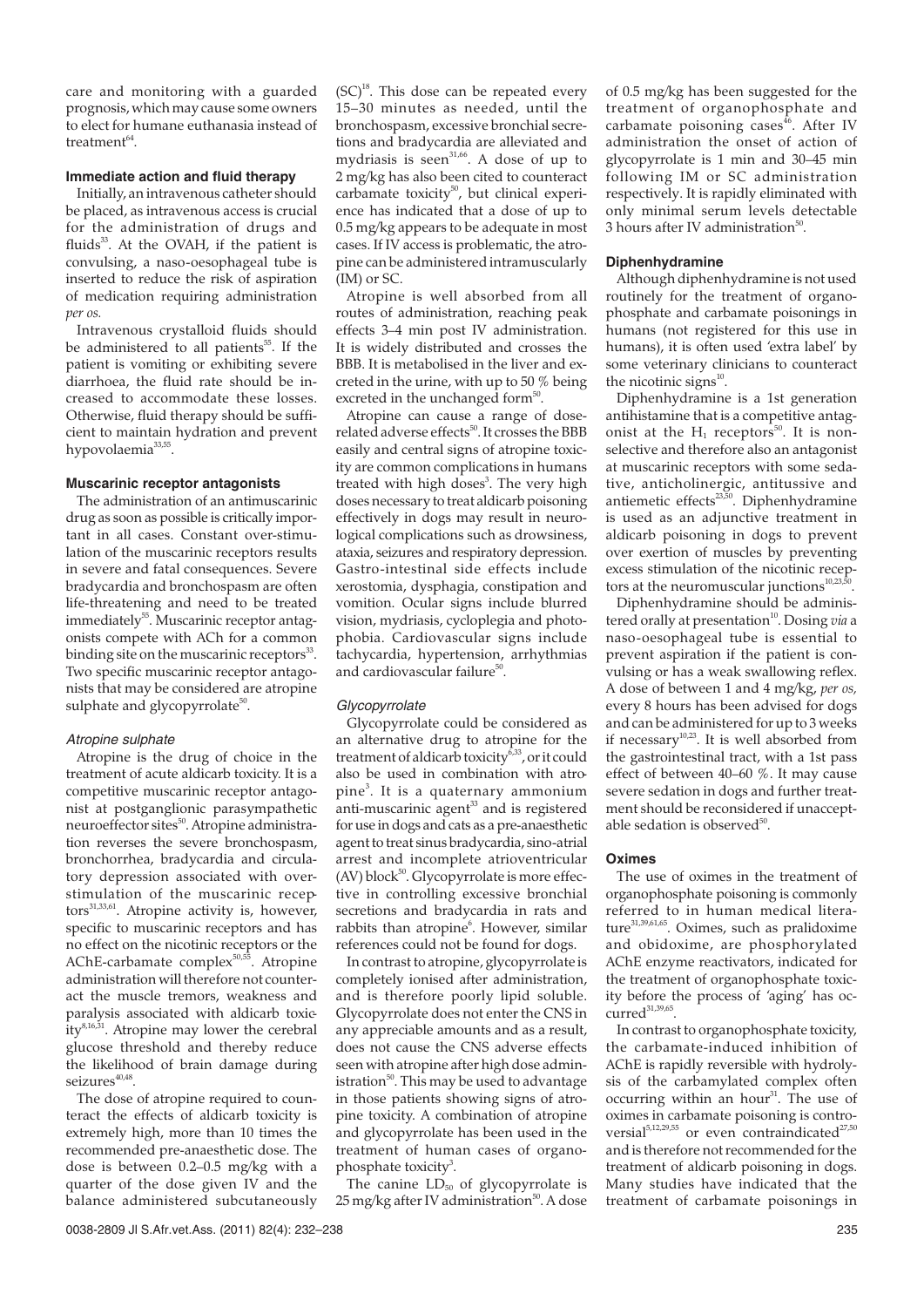animals with oximes has resulted in a protective ratio of less than 1 (*i.e.* worse than no treatment at all)<sup>55</sup>. Potential toxicity of oximes when used in the treatment of carbaryl (carbamate) poisoning has been reported<sup>55</sup>. However, recent data suggest that this concern may be unwarranted $^{27,55}$ .

If uncertainty exists as to whether the poisoning is due to an organophosphate or carbamate, the veterinarian may choose to include an oxime in the treatment protocol. In such a case, the dosage of pralidoxime in dogs is 20 mg/kg, 2–3 times a day, with slow IV administration of the initial dose and subsequent doses given IM or  $SC^{17}$ . The dosage of obidoxime (10 % solution) is 40 mg/kg in dogs, by slow IV administration, followed by IM or SC administration, 2–3 times a  $day^{50}$ .

#### **Benzodiazepines**

Some patients may present in a state of seizure. Diazepam (benzodiazepine) is the drug of choice to control seizure activity<sup>33,54</sup>, reduce anxiety and to induce muscle relaxation $31$ . Benzodiazepines cause hyperpolarisation of neurons, reducing cholinergically induced depolarisation, resulting in cessation of propagation of convulsions<sup>39</sup>. Benzodiazepines are gamma-aminobutyric acid (GABA) receptor agonists and do not activate the receptor directly, but alter GABA binding at the GABAA receptors in an allosteric fashion $39$ .

It has also been reported that diazepam acts synergistically with atropine, potentiating the efficacy of a reduced dose of atropine, improving survival and preventing CNS complications<sup>14,31,54</sup>. It has been shown that diazepam appears to decrease synaptic release of ACh in humans<sup>31</sup>. A dose of 0.5–1 mg/kg may be administered IV to dogs that are seizuring<sup>49</sup>.

## **Prevention of systemic absorption**

#### Emesis

Stimulation of emesis shortly after intake would be beneficial<sup>31</sup>. The use of apomorphine is indicated and dogs may readily be induced to vomit by placing 0.25 mg/kg apomorphine, diluted in 3–5  $m\ell$  water, on the conjunctival mucosa28. It can also be administered IV at  $0.04 \text{ mg/kg}^{53}$ , or by the IM or SC routes at  $0.08$  mg/kg<sup>44</sup>. The induction of emesis is contraindicated in dogs that are already vomiting, convulsing or losing consciousness, because of the high risk of ingesta aspiration in these cases $50$ .

#### Adsorption

The use of activated charcoal powder as an adsorbent is recommended in all cases to bind the aldicarb within the gastrointestinal tract, thus limiting further systemic absorption<sup>31,50</sup>. Activated charcoal powder is a highly porous form of carbon with a large surface area capable of adsorbing ingested toxins<sup>50</sup>. At the OVAH, the powder formulation of activated charcoal is preferred, as it provides a much larger adsorptive surface area than the tablet formulation.

Administration of activated charcoal *per os*is contraindicated in a patient that is convulsing or has a weak swallowing reflex because of the high risk of aspiration and resultant severe pneumonia in these cases<sup>50</sup>. A naso-oesophageal tube should be considered in these situations, particularly if the clinician plans to administer multiple doses of activated charcoal over time.

At the OVAH activated charcoal is administered for the initial adsorption of any aldicarb present in the gastrointestinal tract<sup>31,50</sup>. Thereafter the administration of multiple doses of activated charcoal (chronic treatment) is primarily to adsorb any aldicarb that re-circulates back into the gastrointestinal tract *via* enterohepatic circulation<sup>50</sup>.

Activated charcoal powder can initially be administered at a dose of 0.5–2.0 g/kg *per os* or *via* a naso-oesophageal tube. At the OVAH activated charcoal is mixed with water to form a slurry (1 g charcoal with 5 m $\ell$  water) and lactulose is added to reduce the risk of constipation<sup>50</sup>. Activated charcoal treatment can be administered every 3–6 hours. Once the dog is eating, the activated charcoal can be mixed with palatable food, as it has no taste or smel $\hat{I}^{50}$ .

In contrast to veterinary practice, the use of activated charcoal in human aldicarb poisoning is not recommended, especially not repeated administrations, as it has been observed to be associated with constipation, impaction and obstruction by 1 of the authors (DIHV). In addition, the effectiveness of activated charcoal therapy in poisoned human patients is also not conclusive $31$ .

#### Increase in the movement of ingesta

Lactulose is a disaccharide laxative and by drawing water into the colon, thus increasing the osmotic pressure, has a laxative effect. The chronic use of activated charcoal in patients can predispose to constipation, which is alleviated by the lactulose. In addition, the laxative effect of lactulose will increase the speed of gastrointestinal tract emptying, which will further assist in the rapid elimination of the ingested aldicarb. The dose of lactulose in dogs is 1 m $\ell$  per 4.5 kg body mass 3 times daily $50$ .

## **POTENTIAL COMPLICATIONS OF ALDICARB TOXICITY**

In view of the fact that the aldicarb case fatality rate is so high, complications are not often seen. However, in a case that survived the initial clinical crisis, complications may be diagnosed. Although the focus of this review is the treatment rationale, veterinarians need to be aware of potential complications.

## **Pancreatitis**

A serious complication seen with organophosphate or carbamate poisonings is pancreatitis<sup>4,38,42</sup>. Acute necrotic necrohaemorrhagic pancreatitis has been reported in about 12 % of human organophosphate and carbamate cases<sup>4</sup>. Pancreatitis was also experimentally reproduced in dogs that received diazinon (an organophosphate)  $IV^{32}$ .

Observations from the OVAH confirmed that pancreatitis is a potential, significant complication in dogs. The clinical signs are typically seen within a few days after the intake of aldicarb, and they usually present with an acute abdomen. This condition is less likely in patients that received immediate and effective treatment<sup>42</sup>. Atropine prevents the overstimulation of muscarinic receptors causing smooth muscle contractions (also the sphincter of Odi) in all gastrointestinal organs<sup>4</sup>. In addition, pancreatic secretion (cholinergic effect) is stimulated by organophosphate and carbamate pesti $cides<sup>13,38</sup>$ 

Acute necro-haemorrhagic interstitial pancreatitis (Fig. 2) was confirmed by the Pathology Section (Department of Paraclinical Sciences, Faculty of Veterinary Science, University of Pretoria) in dogs presented for necropsies after unsuccessful treatment. This is rarely seen in cases that died peracutely. A possible explanation for the development of pancreatitis after severe cholinergic stimulation is that the constrictive spasm of the sphincter of Odi and the increase in intraductal pressure increase the risk of activated pancreatic secretions escaping into the interstitial and peripancreatic tissue<sup>4,13,38</sup>.

#### **Intermediate syndrome**

The intermediate syndrome (IMS) was 1st reported in the mid-1980s, describing clinical signs, mostly of muscle paralysis, after the successful treatment (and recovery) of organophosphate poisoning cases $^{11,15,61}$ . It is called the IMS because it is observed after the acute cholinergic signs, but before organophosphate-induced delayed polyneuropathy (OPIDP), which is rarely seen $^{11}$ . It was generally accepted that it is only associated with organophosphates, until Paul and Mannathuk-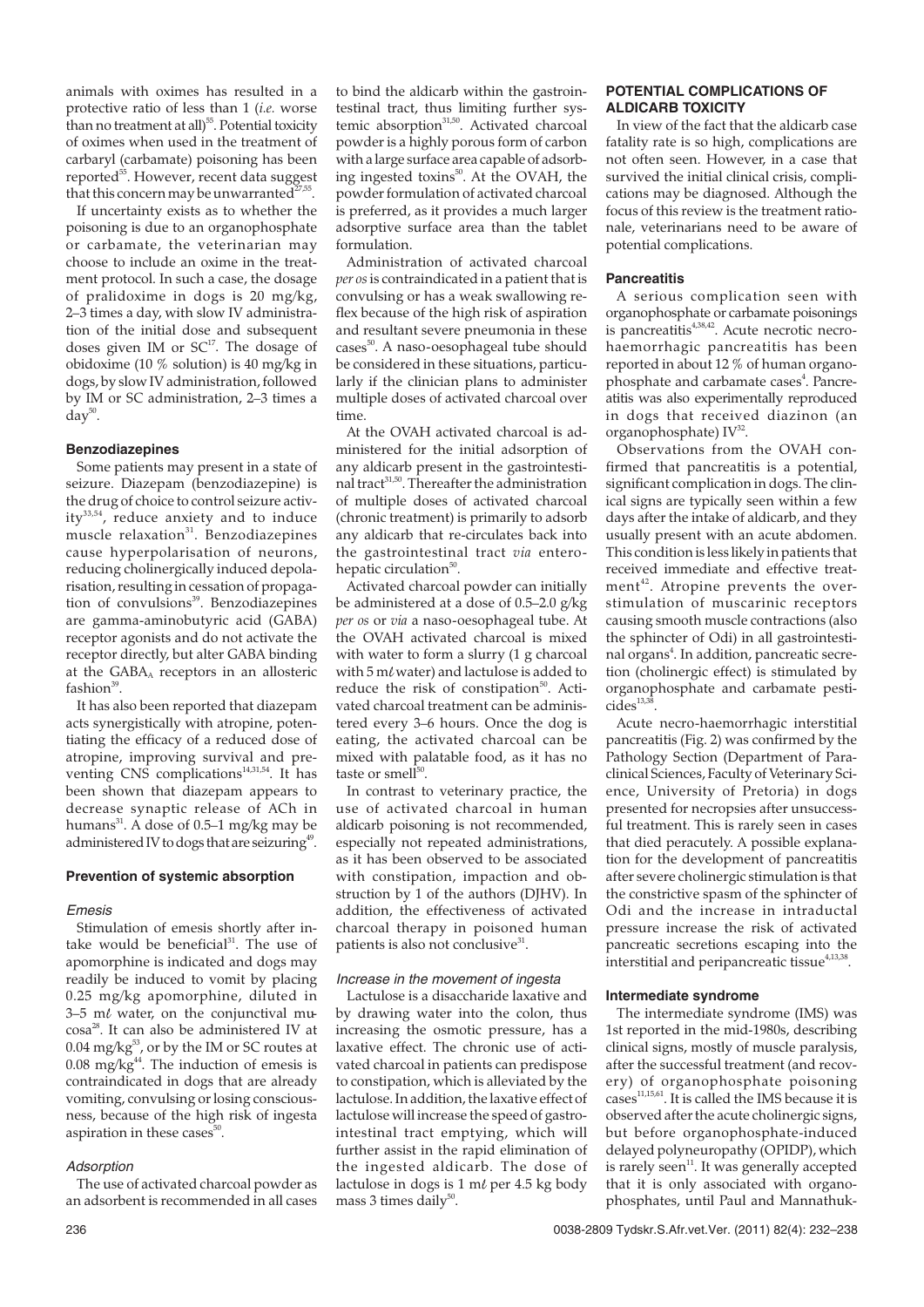

Fig. 2: **Picture of acute necro-haemorrhagic interstitial pancreatitis in a dog that survived the initial poisoning.**

karan<sup>47</sup> reported the development of IMS clinical signs in a human patient poisoned with carbofuran (carbamate).

## **Polyneuropathy**

Organophosphate-induced delayed polyneuropathy (OPIDP) is classically associated with organophosphates<sup>36,58</sup> However, some carbamates (*e.g.* methylcarbamates) also inhibit neuropathy target esterase (NTE), the target enzyme in OPIDP development. Based on mechanistic considerations, carbamates were thought to be unable to cause polyneuropathy<sup>37</sup>. Subsequently, 3 human polyneuropathy cases that occurred after poisoning by methylcarbamates were reported<sup>37</sup>.

# **CONCLUSION**

Aldicarb poisoning is the most common poisoning in dogs seen by veterinarians in South Africa. Owing to the toxic nature of aldicarb, immediate and effective treatment is essential to obtain a positive outcome. Atropine is the drug of choice to counteract the life threatening effects such as bronchospasm, increased bronchial secretions and bradycardia. Diphenhydramine may be considered to antagonise the nicotinic effects of aldicarb, thereby reducing muscle fasciculations and tremors. Diazepam may act synergistically with atropine, allowing for a reduction in atropine dosage. Diazepam also has muscle relaxant and sedative effects that may be beneficial in some patients. The use of oximes is not recommended in carbamate poisoning. The use of activated charcoal as an adsorbent to prevent further gastrointestinal absorption is essential. Pancreatitis should be considered in a dog that presents with signs of acute abdomen after aldicarb exposure.

## **ACKNOWLEDGEMENTS**

The authors wish to acknowledge the help and support received from the Departments of Paraclinical Sciences and Companion Animal Clinical Studies, Faculty of Veterinary Science, University of Pretoria.

#### **REFERENCES**

- 1. Aaron C K 2001 Organophosphate and carbamates. In Ford  $\overline{MD}$ , Delaney K A (eds) *Clinical toxicology* (1st edn). W B Saunders, Philadelphia: 819–828
- 2. Anastasio J D, Sharp C R 2011 Acute aldicarb toxicity in dogs: 15 cases (2001– 2009). *Journal of Veterinary Emergency and Critical Care* 21: 253–260
- 3. Arendse R, Irusen W 2009 An atropine and glycopyrrolate combination reduces mortality in organophosphate poisonings. *Human and Experimental Toxicology* 28: 715–720
- 4. Aslan S, Cakir Z, Emet M, Serinken M, Karcioglu O, Kandis H, Uzkeser M 2010 Acute abdomen associated with organophosphate poisoning. *Journal of Emergency Medicine*(in press) DOI: 10.1016/j.jemermed. 2010.05.072
- 5. Aygun D, Doganay Z, Altinop L, Guven H, Onar M, Deniz T, Sunter T 2002 Serum acetylcholinerase and prognosis of acute organophosphate poisoning.*Journal of Toxicology – Clinical Toxicology* 40: 903–910
- Bardin P G, Van Eeden S F 1990 Organophosphate poisoning: grading the severity and comparing treatment options between atropine and glycopyrrolate. *Critical Care Medicine* 18: 956–960
- 7. Baron R L 1994 A carbamate insecticide: a case study of aldicarb. *Environmental Health Perspective* 102: 23–27
- 8. Campbell A, Chapman M 2000 Carbamate insecticides. In *Handbook of poisonings in dogs and cats.* Blackwell Science, Oxford: 102–105
- 9. Centers for Disease Control and Prevention (CDC) 1997 Poisonings associated with illegal use of aldicarb as a rodenticide – New York City 1994–1997. *Morbidity and Mortality Weekly Report* 46: 961–963
- 10. Clemmons R M, Meyers D J, Sundlof S F,

Rappaport J J, Fossler M E, Hubbell J, Borsey-Lee M R 1984 Correction of organophosphate-induced neuromuscular block by diphenhydramine. *American Journal of Veterinary Research* 45: 2167–2169

- 11. De Bleecker J L 2006 Intermediate syndrome in organophosphate poisoning. In Gupta R C (ed.) *Toxicology of organophosphate and carbamate compounds.* Elsevier Academic Press, Amsterdam: 371–380
- 12. DeSilva H J, Wijewickerema R, Senanayeke N 1992 Does pralidoxime affect the outcome of management in acute organophosphate poisoning? *Lancet* 339: 1136–1138
- 13. Dressel T D, Goodale R L, Hunninghake D B, Borner J W 1979 Sensitivity of the canine pancreatic intraductal pressure to subclinical reduction in cholinesterase activity. *Annals of Surgery*190: 6–12
- 14. Eddelston M, Buckley N A, Eyer P, Dawson A H 2008 Management of acute organophosphorus pesticide poisoning. *Lancet* 371: 597–607
- 15. Erdman A R 2004 Insecticides. In Dart R C (ed.) *Medical toxicology* (3rd edn). Lippincot Williams & Wilkins, Philadelphia: 1475– 1496
- 16. Fikes F D 1990 Organophosphorous and carbamate insecticides. *Veterinary Clinics of North America: Small Animal Practice* 20: 353-367
- 17. Fikes F D 1990 Organophosphorus and carbamate insecticides. *Veterinary Clinics of North America: Small Animal Practice* 20: 353– 367
- 18. Firth A 2000 Treatments used in small animal toxicoses. In Kirk RW (ed.)*Kirk's current veterinary therapy: XIII Small animal practice.* W B Saunders, Philadelphia: 207–211
- 19. Frank M E, Bouverat B P, MacKinnon B I, Hettinger T P 2004 The distinctiveness of ionic and nonionic bitter stimuli. *Physiology and Behavior* 80: 421–431
- 20 Frazier K, Hullinger G, Hines M, Liggett A, Sangster L 1999 Clinical reports: 162 cases of aldicarb intoxication in Georgia domestic animals from 1988–1998. *Veterinary and Human Toxicology* 41: 233–235
- 21. Garcia S J, Aschner M, Syversen T 2006 Interspecies variation in toxicity of cholinesterase inhibitors. In Gupta R C (ed.) *Toxicology of organophosphate and carbamate compounds*. Elsevier Academic Press, Amsterdam: 145– 158
- 22. Goswamy R, Chaudhuri A, Mahashur A A 1994 Study of respiratory failure in organophosphate and carbamate poisoning. *Heart and Lung* 23: 466–472
- 23. Grauer G F, Hjelle J J 1988 Toxicology: Introduction. In Morgan R V (ed.) *Handbook of small animal practice.* Churchill Livingston, New York: 1083–1086
- 24. Gupta R C 2006 Classification and uses of organophosphates and carbamates. In Gupta R C (ed.) *Toxicology of organophosphate and carbamate compounds*. Elsevier Academic Press, Amsterdam: 5–24
- 25. Haddad L M 1983 The organophosphate insecticides. In Haddad L M, Winchester J F (eds) *Clinical management of poisoning and drug overdose.* W B Saunders, Philadelphia: 704–710
- 26. Haddad L M 1983 The carbamate, organochloride and botanical insecticides; insect repellents. In Haddad L M, Winchester (eds) *Clinical management of poisoning and drug overdose.* W B Saunders, Philadelphia: 711–712